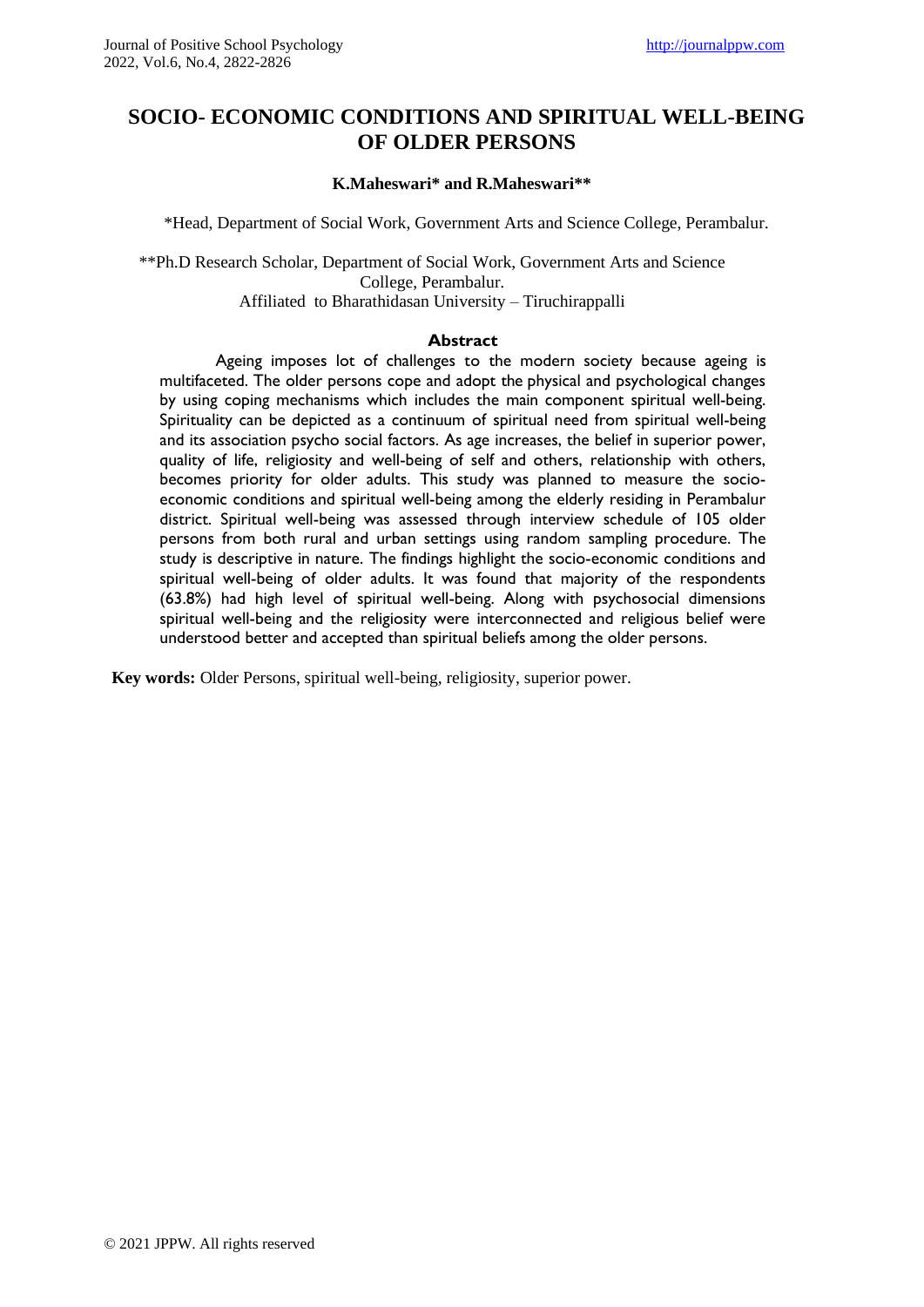### **Introduction**

Ageing, which is an inescapable reality of the human existence on the planet earth, plays a crucial role in the global demographic transition. More recently, there has been an expansion of interest to explore how older adults continue to create meaning and live resiliently in a time of increasing frailty, loss, and loneliness along with deaths of contemporaries (Mukherjee, 2016). Spiritual expression may include experiences of a transpersonal nature and behaviors such as prayer or meditation in which one finds support and meaning (James, 1902). Socio economic factors such as age, gender, marital status, number of surviving children, level of education decides the well-being of older persons.

Ageing accompanied with various challenging problem occupation and economic dependency are determined the living conditions of elders of older persons. Elderly people suffer from many physical, social, emotional and psychological problems which decrease the spirituality of older persons. For developing countries, ageing is not a challenge, but the increased number of older persons is important in several spheres of life such as health, social security, living arrangement, relationship building and maintenance, coping with stress and ideas and issues in relation to death and dying. Within the framework of ageing population spirituality and religiosity are crucial. Spirituality and religion are important constructs in the lives of many elderly (Mukherjee, 2016). Spirituality can be viewed as essential or core nature, one domain among the psychological, biological, emotional and social aspects of a person, and the overarching content of self-surrounding one's being (Furman, 2010; Carroll, 2001).

## **Spirituality and Ageing**

Paley (2006) has said that spirituality has become separate from religion only recently and Nolan (2011) suggested that spirituality has become uncoupled from religion. Spirituality includes attributes, outlooks and practices which emphasis the exploration for meaning in human lives, particularly in terms of relationships, values and meanings by which people seek to live (Sheldrake,2007) and enhance quality of life (Ferguson,2011). Spirituality is thought to

include a system of beliefs than encompasses life, compassion and respect for life. Despite the inevitable change of old age contemporary society provides new opportunities for growth and a sense of relative mental and emotional well-being for the elderly. Religion, spirituality and belief in god found to play vital roles in the everyday lives of the senior citizens and spiritual wellbeing is a source of support and helps in positive ageing. Older persons face lot of problems but spirituality and religiosity helps to cope with them. Not necessarily as the traditional refuge in times of need, but also as a source of inspiration for living the later stages of life more fully and contentedly (George, et al., 2000; Levin & Chatters 1998; MacKinlay, 2001; Moberg,2001).

Malone and Dadswell (2018) stated that the role of religion, spirituality and/or belief in positive ageing for older adults. Qualitative focus groups with 14 older adults living in West London explored the role and importance of religion, spirituality and/or belief held in their everyday lives and its impact on positive ageing. Major findings of the study revealed that Religion, spirituality and/or belief were found to play a number of roles in the everydaylives of the older adults, including being a source of strength, comfort and hope in difficult times and bringing about a sense of community and belonging. Lima et al (2020) had conducted a study on spirituality and quality of life in older adults; a path analysis model. A cross- sectional study, including 604 older adults from general community and 63.6% of the sample was composed by female gender with a mean age of  $71.6(SD = 4.81)$ . The major findings revealed that A path analysis model was performed where the presence of a chronic disease, age and functionality has a direct effect on physical quality of life and spirituality had a direct effect on mental quality of life. Social support mediated the relationship between functionality and mental quality of life, and in turn, functionality mediated the relationship between age and physical quality oflife.

Roy et al (2022) had examined the influence of spiritual practices on quality of life among older urbanites in an Indian town. The researcher used to WHOQOL-BREF questionnaire and Daily Spiritual Experience Scale to the need of the respondents. The relationship between Spiritual practices and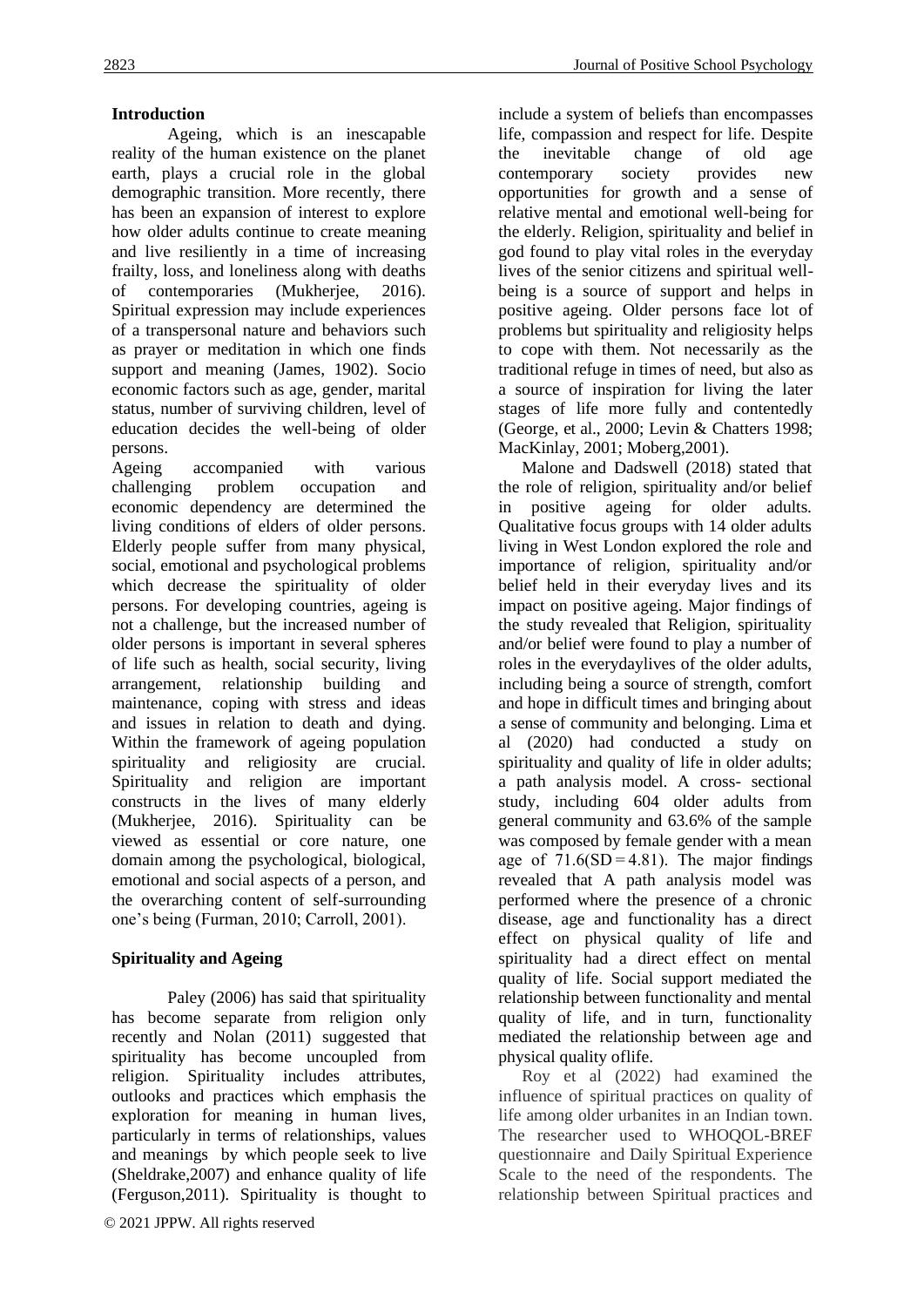Quality of Life has been observed through Pearson correlation and the influence of spiritual practices on quality of life has been assessed by regression analysis. Major findings of the study revealed that practising spirituality insists older people to remain<br>hopeful about their life with good hopeful about their life with mentalhealth.

### **Materials and methods Aim and Objectives of the study**

The aim of the study is to assess the socio-economic conditions and spiritual wellbeing among the older persons in Perambalur district.

#### **Objectives**

- To study the socio-demographic characteristics of the samplepopulation.
- To assess the spiritual well-being among the elderly living in communitysettings.
- To find out the association between the socio economic conditions and spiritual well- being among the olderpersons.

#### **Methodology**

The present study was a descriptive study of community dwelling older persons aged 60 years and above and residing in both rural and urban areas of Perambalur district. **Sample**

105 elderly people living in house hold settings of both sexes were selected randomly from a village and town panchayat of Perambalur district. Elderly were interviewed using pre-tested interview schedule which included questions on socio demographic details, health, leisure time activities and religious dimensions.

### **Tools of Data collection**

Self-prepared interview schedule was used to collect the personal data of the respondents. The researcher has also applied a standardized tool on spiritual well-being developed by Poloutzian and Ellison (1982) which measures both religious and existential well-being. Data was collected by the researcher in person by visiting the households. Data was managed by MS excel and analysis of data was done using SPSS package.

### **Findings and Discussion**

© 2021 JPPW. All rights reserved

#### **Socio-economic conditions of the respondents**

Socio economic survey helps a researcher to understand the social standing of an individual in the society. It also measures the levels of income, educational qualification, occupation, family type and size, dependency ratio, health conditions and living arrangement of the respondents and the characteristics of the neighbourhood. Health ratio, nutrition factors, disability percentage are also understood by the socio economic survey and it differs based on the economic conditions of the people. Various studies have proved that socio- economic conditions affect the lives of older people. Spiritual well-being is also affected by these socio economic factors and has significant association on therespondents.

It is evident from the study that 46 per cent were in young-old category. Different age groups help us to understand the characteristics and ways of thinking of the older persons of a particular time. Regarding gender of the respondents, more than half of the respondents (53.3%) were female and 46.7 per cent were male older persons, older women outnumber the male persons and it may due to life expectancy and chances of survival probability.

It is seen from the study that nearly majority of the respondents (59%) are illiterates and as Perambalur district is a small district, with poor facilities, the opportunities to get education were lacking in those days. Vast majority of them (96%) are Hindus and 3.8 per cent follow Christianity.

Regarding the living arrangement and family status of the respondents, majority of the respondents (72%) are living arrangement with their son's family and the family size comprises of above six members and are living in with joint families (55.1%) and 42.9 per cent are living along with the spouse. When it comes to occupation, the older persons continue to work after 60 years of age and earn their living. 44.8 per cent of the respondents are doing agricultures and 26.7 per cent are home makers, 14.3 per cent are pensioners and only 6.7 per cent are unemployed. The older adults are self- reliant and they support their children with their income. The monthly income of the respondents ranges from Rs.6001- 10,000 (21.9%) and 28.6 per cent have said that their monthly income is above Rs.10,000 per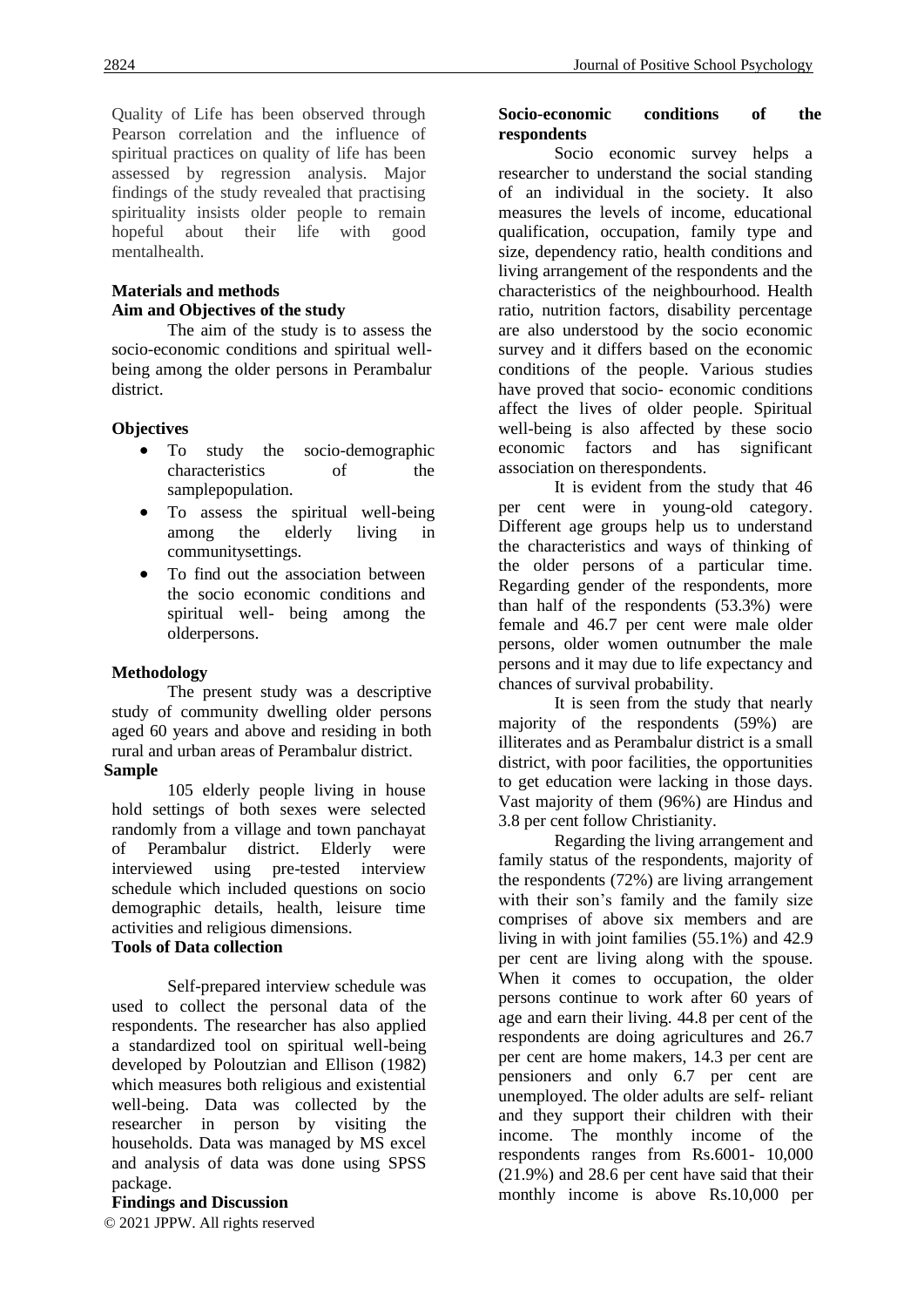month.

It is understood from the study, that nearly half of the respondents (48.6%) are married and living with spouse whereas 40.7 per cent are in widowhood and equal number of them are separated and unmarried(5.7%).

Regarding assets of the respondents, 41 per cent have said that they have both movable and immovable property. Especially rural older persons have immovable property and it is patriarchal in nature. Majority of the respondents (65.7%) are residing in their own houses and 45.1 per cent of them have 2 to 4children.

When it comes to health status, 52.4 per cent have said that their health status is poor and it is worse compared to their adulthood.It is noted from the study that majority of them sleep (76.2%) during the leisure time, 67.6 per cent participate in community or religious activities, 43.7 per cent do agriculture.

Regarding spiritual well-being of the respondents, majority of them (63.8%) have high level of spiritual well-being. When compared with spirituality, religiosity is given utmost importance and understood better by the older adults. Majority of the respondents (78.1%) have said that religion is important in their life and majority of the them (66.7%) confirmed that spiritual beliefs is needed in life and 48.6 per cent accepted that they are more spiritual in this age i.e., above 60 years and great majority of (88.6%) have faith in superior power.

### **Findings related to socio-economic status and spiritual well-being**

- It is evident from the study that there is a significant difference between the gender and spiritual well-being and more or less there is no much difference between both male and femalerespondents.
- A significant difference was found between religion, domicile, age and spiritual well-being of the respondents. There is a significant association between number of years living together with spouse, number of children, family size, monthly income and expenditure and spiritualwell-being.
- © 2021 JPPW. All rights reserved It is also noted that health conditions and spiritual well-being have significant

association between the respondents spirituality well-being and it is more among the married and living with spouse older persons as well as property plays a significant role in deciding the spiritual well-being of the senior citizens.

• From the studyit is understood that socio economic conditions influences the spiritual well-being o older persons.

### **Conclusion**

Old age is a period of cumulative stress, deprivation and loss and therefore, old people must be among the unhappy of all age groups. So this stage of people need to spiritual belief. The older person's spiritual well-being is very important and its contribution for well being must be understood in a pragmatic way. This is anmost important study area with an increasing positive attitude in the older population. All interdisciplinary programmes need to include the training of Social Work professionals and health care professionals. Assessment of the older person's socioeconomic status and spiritual well-being should be examined to have better understanding of older adults at their old age. There is also need for discussion surrounding appropriate service provision ensuring that all of the needs of older persons are fulfilledto enhance their socio economic conditions and age gracefully. From the study it is clear that majority have high level of spiritual well being as well as religious beliefs and the respondents believed that their ageing process is successful only because of their faith in the direction of God or superior power especially by the elderly of ourcountry.

### **References**

- 1. SudeshnaBasu Mukherjee, (2016). Spirituality and religion: Elderly's perception and understanding, Indian journal of gerontology, Vol.30,No.3,pp.336-354.
- 2. Canda, E.R., &Furman, L.D. (2010). Spirituality diversity in social work practice: The heart of helping. New York, NY: Oxford Universitypress.
- 3. Paley J (2006). Spirituality and secularisation: Nursing and the sociology of religion, Journal of Clinical Nursing, 17,175-186.
- 4. Nolan S (2011). Psycho-spiritual care: New content for old concepts towards a